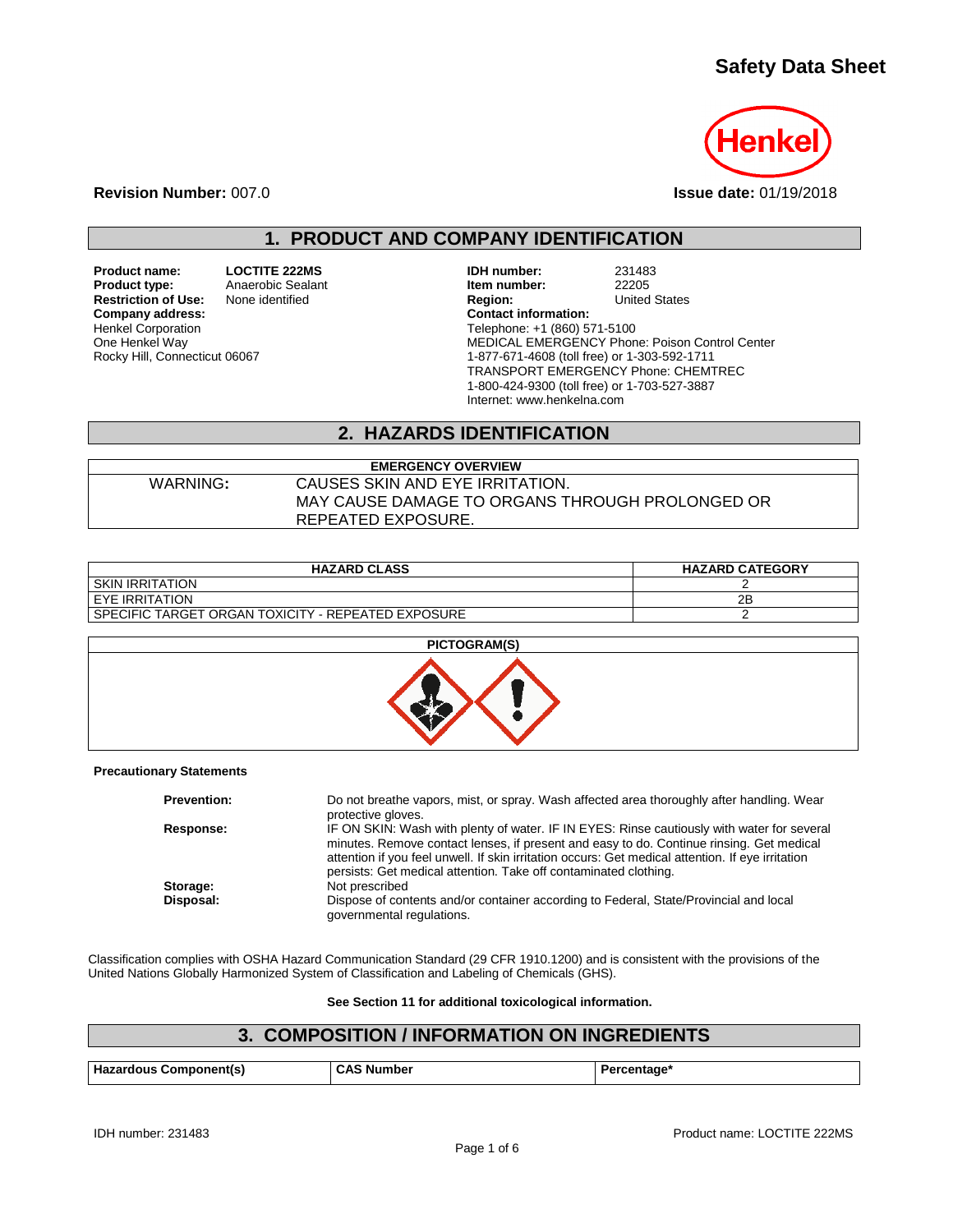| Oleic acid 5.5EO                       | 9004-96-0     | $30 - 40$ |
|----------------------------------------|---------------|-----------|
| Saccharin                              | $81 - 07 - 2$ | - 5       |
| Silica, amorphous, fumed, crystal-free | 112945-52-5   | - 5       |
| Cumene hydroperoxide                   | $80 - 15 - 9$ | - 5       |
| Propane-1,2-diol                       | $57 - 55 - 6$ | - 5       |
| Cumene                                 | $98 - 82 - 8$ | $0.1 -$   |
| Titanium dioxide                       | 13463-67-7    | $0.1 - ?$ |

\* Exact percentages may vary or are trade secret. Concentration range is provided to assist users in providing appropriate protections.

| <b>4. FIRST AID MEASURES</b>       |                                                                                                                                                                             |  |
|------------------------------------|-----------------------------------------------------------------------------------------------------------------------------------------------------------------------------|--|
| Inhalation:                        | Move to fresh air. If not breathing, give artificial respiration. If breathing is<br>difficult, give oxygen. Get medical attention.                                         |  |
| Skin contact:                      | Immediately flush skin with plenty of water (using soap, if available). Remove<br>contaminated clothing and footwear. Wash clothing before reuse. Get medical<br>attention. |  |
| Eye contact:                       | Rinse immediately with plenty of water, also under the eyelids, for at least 15<br>minutes. Get medical attention.                                                          |  |
| Ingestion:                         | DO NOT induce vomiting unless directed to do so by medical personnel.<br>Never give anything by mouth to an unconscious person. Get medical<br>attention.                   |  |
| Symptoms:                          | See Section 11.                                                                                                                                                             |  |
|                                    | <b>5. FIRE FIGHTING MEASURES</b>                                                                                                                                            |  |
| <b>Extinguishing media:</b>        | Water spray (fog), foam, dry chemical or carbon dioxide.                                                                                                                    |  |
| Special firefighting procedures:   | Wear self-contained breathing apparatus and full protective clothing, such as<br>turn-out gear. In case of fire, keep containers cool with water spray.                     |  |
| Unusual fire or explosion hazards: | Uncontrolled polymerization may occur at high temperatures resulting in<br>explosions or rupture of storage containers.                                                     |  |

**Hazardous combustion products:** Oxides of carbon. Oxides of sulfur. Oxides of nitrogen. Irritating organic

# **6. ACCIDENTAL RELEASE MEASURES**

**Use personal protection recommended in Section 8, isolate the hazard area and deny entry to unnecessary and unprotected personnel.**

vapours.

| <b>Environmental precautions:</b> | Do not allow product to enter sewer or waterways.                                                                                                                                                                                                                                                                                                                                                                                                                            |  |
|-----------------------------------|------------------------------------------------------------------------------------------------------------------------------------------------------------------------------------------------------------------------------------------------------------------------------------------------------------------------------------------------------------------------------------------------------------------------------------------------------------------------------|--|
| Clean-up methods:                 | Remove all sources of ignition. Evacuate and ventilate spill area; dike spill to<br>prevent entry into water system; wear full protective equipment during clean-<br>up. Soak up with inert absorbent material (e.g. sand, silica gel, acid binder,<br>universal binder, sawdust). Scrape up as much material as possible. Store in a<br>partly filled, closed container until disposal. Refer to Section 8 "Exposure"<br>Controls / Personal Protection" prior to clean up. |  |
|                                   |                                                                                                                                                                                                                                                                                                                                                                                                                                                                              |  |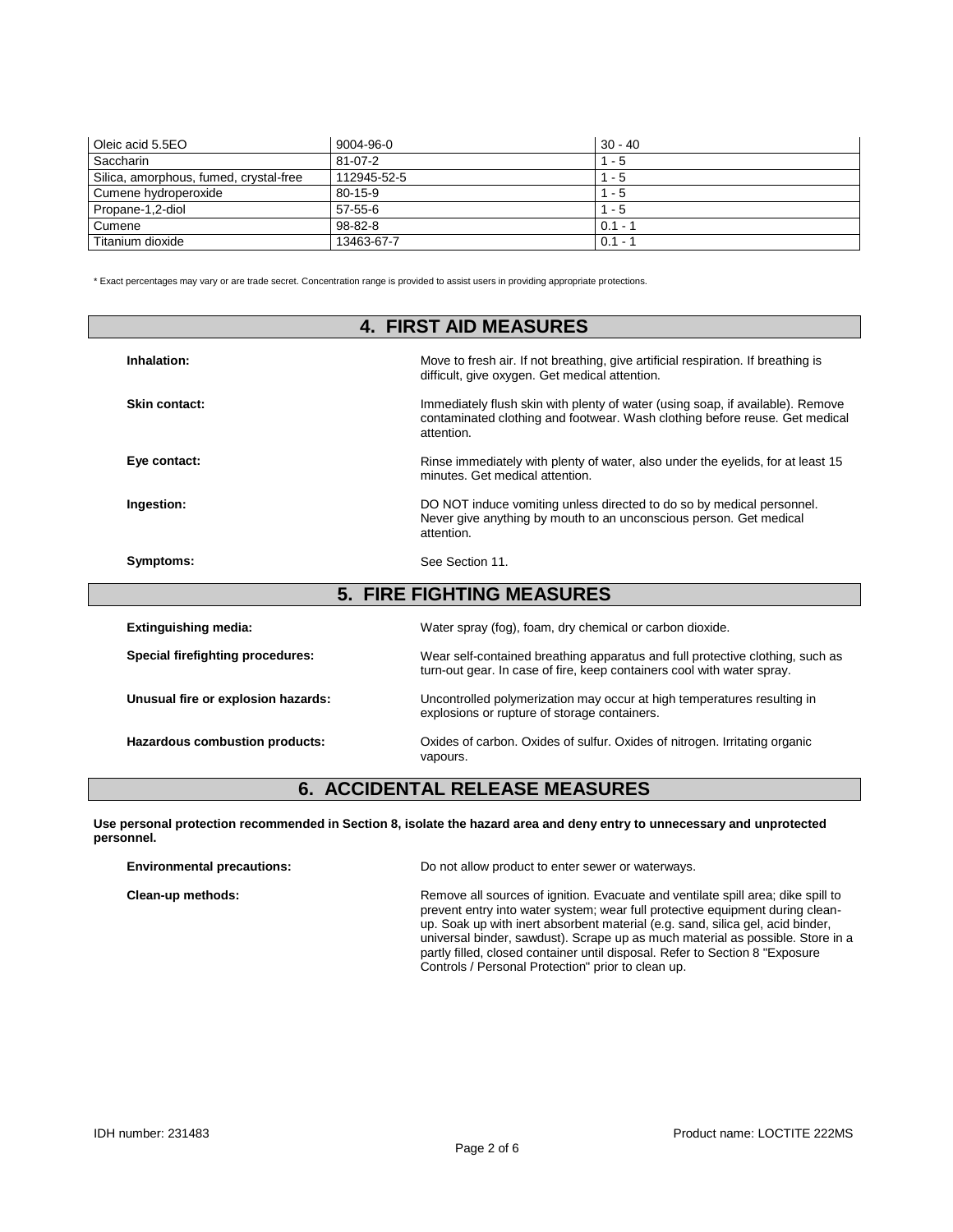## **7. HANDLING AND STORAGE**

**Handling:** Use only with adequate ventilation. Prevent contact with eyes, skin and clothing. Do not breathe vapor and mist. Wash thoroughly after handling. Keep container closed. Refer to Section 8.

**Storage:** For safe storage, store at or below 38 °C (100.4 °F) Keep in a cool, well ventilated area away from heat, sparks and open flame. Keep container tightly closed until ready for use.

## **8. EXPOSURE CONTROLS / PERSONAL PROTECTION**

**Employers should complete an assessment of all workplaces to determine the need for, and selection of, proper exposure controls and protective equipment for each task performed.**

| <b>Hazardous Component(s)</b>          | <b>ACGIH TLV</b>                                                       | <b>OSHA PEL</b>                                                                                                                                                                 | <b>AIHA WEEL</b>                           | <b>OTHER</b> |
|----------------------------------------|------------------------------------------------------------------------|---------------------------------------------------------------------------------------------------------------------------------------------------------------------------------|--------------------------------------------|--------------|
| Oleic acid 5.5EO                       | None                                                                   | None                                                                                                                                                                            | None                                       | None         |
| Saccharin                              | None                                                                   | None                                                                                                                                                                            | None                                       | None         |
| Silica, amorphous, fumed, crystal-free | 10 mg/m3 TWA<br>Inhalable dust.<br>3 mg/m3 TWA<br>Respirable fraction. | 20 MPPCF TWA<br>$0.8$ mg/m $3$ TWA                                                                                                                                              | None                                       | None         |
| Cumene hydroperoxide                   | None                                                                   | None                                                                                                                                                                            | 1 ppm $(6 \text{ mg/m3})$<br>TWA<br>(SKIN) | None         |
| Propane-1,2-diol                       | None                                                                   | None                                                                                                                                                                            | 10 mg/m3 TWA<br>Aerosol.                   | None         |
| Cumene                                 | 50 ppm TWA                                                             | 50 ppm (245 mg/m3)<br><b>PEL</b><br>(SKIN)                                                                                                                                      | None                                       | None         |
| Titanium dioxide                       | 10 mg/m3 TWA                                                           | 15 mg/m3 PEL Total<br>dust.<br><b>15 MPPCF TWA</b><br>Respirable fraction.<br>15 mg/m3 TWA Total<br>dust.<br>50 MPPCF TWA<br>Total dust.<br>5 mg/m3 TWA<br>Respirable fraction. | None                                       | None         |

**Engineering controls:** Provide adequate local exhaust ventilation to maintain worker exposure below exposure limits.

**Respiratory protection:** Use NIOSH approved respirator if there is potential to exceed exposure limit(s).

**Eye/face protection:** Safety goggles or safety glasses with side shields. Full face protection should Safety and Safety goggles or safety glasses with side shields. Full face protection should be used if the potential for splashing or spraying of product exists. Safety showers and eye wash stations should be available.

**Skin protection:** The Use chemical resistant, impermeable clothing including gloves and either an apron or body suit to prevent skin contact. Neoprene gloves. Butyl rubber gloves. Natural rubber gloves.

### **9. PHYSICAL AND CHEMICAL PROPERTIES**

**Physical state:** Liquid Color: Liquid Color: **Color:** Purple **Odor:** Mild **Odor threshold:** Not available.<br> **pH:** Not applicable **pH:**<br> **Vapor pressure:**<br>
Vapor pressure:<br>  $\frac{1}{2}$ 

**Vapor pressure:**  $\leftarrow$  5 mm hg (27 °C (80.6 °F))<br> **Boiling point/range:**  $\leftarrow$  5 mm hg (27 °C (80.6 °F)) **Boiling point/range:** > 149 °C (> 300.2 °F)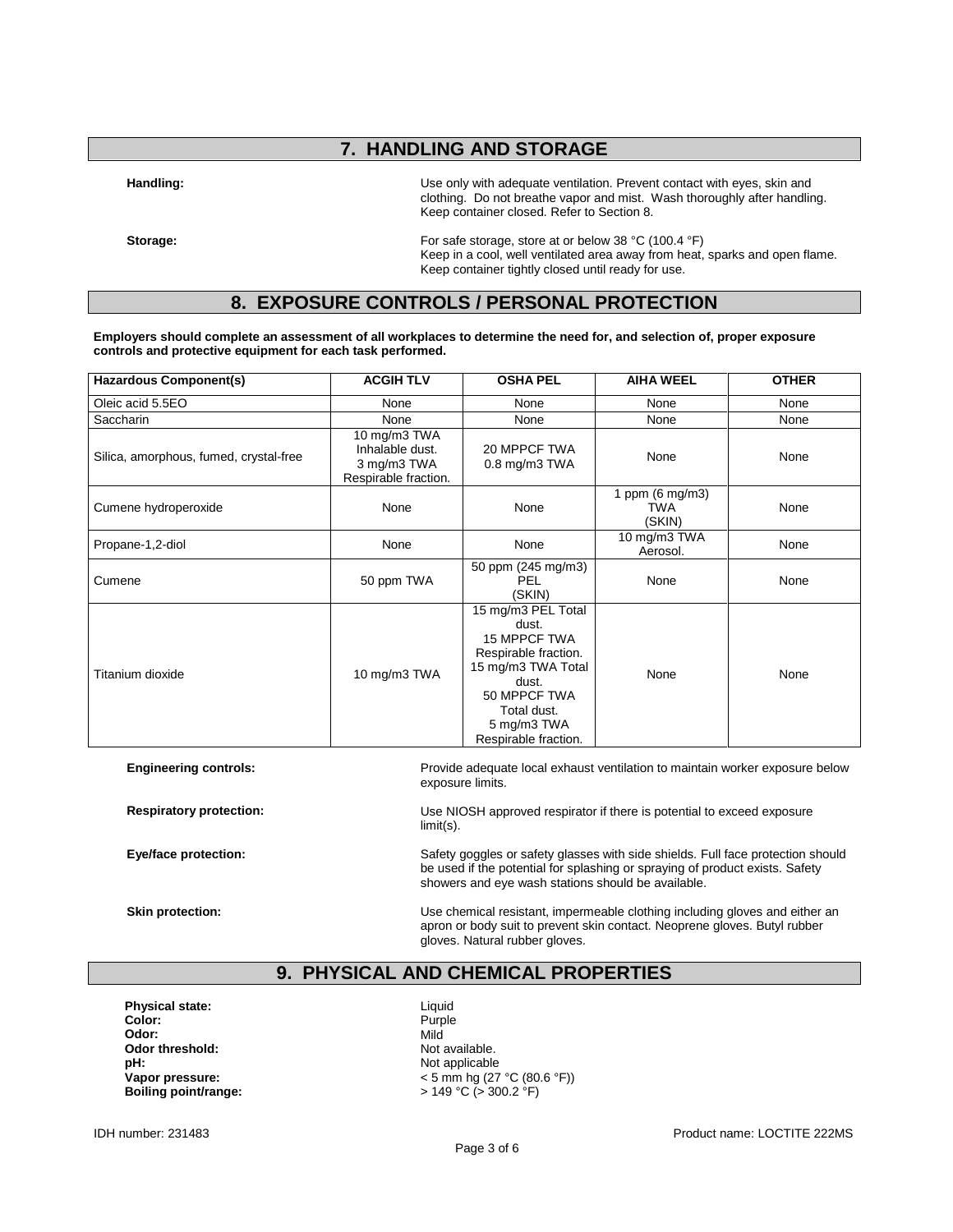| Not available.                                                    |
|-------------------------------------------------------------------|
| 1.05                                                              |
| Not available.                                                    |
| $> 93.3$ °C ( $> 199.94$ °F) Tagliabue closed cup                 |
| Not available.                                                    |
| Not available.                                                    |
| Not available.                                                    |
| Not applicable                                                    |
| Not available.                                                    |
| Slight                                                            |
| Not available.                                                    |
| 0.19 %; 1.79 g/l Method 40 CFR Part 63 Appendix A to Subpart PPPP |
| Not available.                                                    |
| Not available.                                                    |
|                                                                   |

# **10. STABILITY AND REACTIVITY**

| Stability:                                  | Stable under normal conditions of storage and use.                                                                              |  |
|---------------------------------------------|---------------------------------------------------------------------------------------------------------------------------------|--|
| Hazardous reactions:                        | None under normal processing. Polymerization may occur at elevated temperature or in the<br>presence of incompatible materials. |  |
| <b>Hazardous decomposition</b><br>products: | Oxides of carbon. Oxides of sulfur. Oxides of nitrogen. Irritating organic vapours.                                             |  |
| Incompatible materials:                     | Strong oxidizing agents.                                                                                                        |  |
| <b>Reactivity:</b>                          | Not available.                                                                                                                  |  |
| Conditions to avoid:                        | Elevated temperatures. Heat, flames, sparks and other sources of ignition. Store away from<br>incompatible materials.           |  |
| <b>11. TOXICOLOGICAL INFORMATION</b>        |                                                                                                                                 |  |

**Relevant routes of exposure:** Skin, Inhalation, Eyes, Ingestion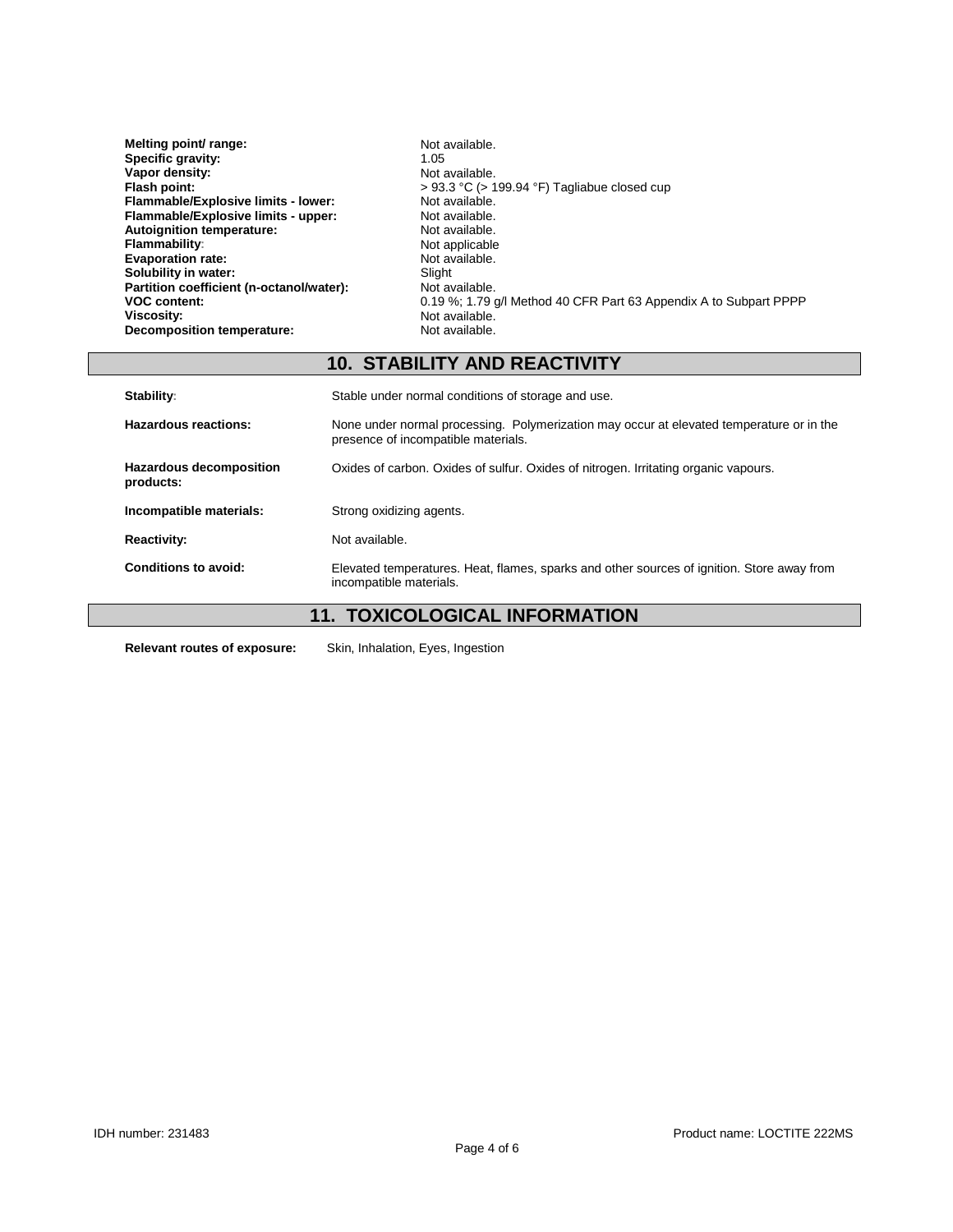### **Potential Health Effects/Symptoms**

| Inhalation:          | Inhalation of vapors or mists of the product may be irritating to the respiratory system. |
|----------------------|-------------------------------------------------------------------------------------------|
| <b>Skin contact:</b> | Causes skin irritation.                                                                   |
| Eve contact:         | Causes eye irritation.                                                                    |
| Ingestion:           | May cause gastrointestinal tract irritation if swallowed.                                 |

| <b>Hazardous Component(s)</b>          | LD50s and LC50s                                                                                              | <b>Immediate and Delayed Health Effects</b>                       |
|----------------------------------------|--------------------------------------------------------------------------------------------------------------|-------------------------------------------------------------------|
| Oleic acid 5.5EO                       | None                                                                                                         | Irritant                                                          |
| Saccharin                              | Oral LD50 (Mouse) = $17$ g/kg                                                                                | No Target Organs                                                  |
| Silica, amorphous, fumed, crystal-free | None                                                                                                         | Nuisance dust                                                     |
| Cumene hydroperoxide                   | Inhalation LC50 (Mouse, $4 h$ ) = 200 mg/l                                                                   | Allergen, Central nervous system, Corrosive,<br>Irritant, Mutagen |
| Propane-1,2-diol                       | Oral LD50 (Rabbit) = $18$ g/kg<br>Oral LD50 (Mouse) = $23.9$ g/kg<br>Oral LD50 (Rat) = 30 g/kg               | Irritant                                                          |
| Cumene                                 | Oral LD50 (Rat) = $2.91$ g/kg<br>Oral LD50 (Rat) = $1,400$ mg/kg<br>Inhalation LC50 (Rat, $4 h$ ) = 8000 ppm | Central nervous system, Irritant, Lung                            |
| Titanium dioxide                       | None                                                                                                         | Irritant, Respiratory, Some evidence of<br>carcinogenicity        |

| Hazardous Component(s)                 | <b>NTP Carcinogen</b>                               | <b>IARC Carcinogen</b> | <b>OSHA Carcinogen</b><br>(Specifically Regulated) |
|----------------------------------------|-----------------------------------------------------|------------------------|----------------------------------------------------|
| Oleic acid 5.5EO                       | No                                                  | No                     | No                                                 |
| <b>Saccharin</b>                       | No                                                  | No                     | No                                                 |
| Silica, amorphous, fumed, crystal-free | No                                                  | No                     | No                                                 |
| Cumene hydroperoxide                   | No                                                  | No                     | No                                                 |
| Propane-1,2-diol                       | No.                                                 | No                     | No                                                 |
| Cumene                                 | Reasonably Anticipated to be<br>a Human Carcinogen. | Group 2B               | No                                                 |
| Titanium dioxide                       | No                                                  | Group 2B               | No                                                 |

### **12. ECOLOGICAL INFORMATION**

**Ecological information:** Not available.

## **13. DISPOSAL CONSIDERATIONS**

**Information provided is for unused product only.**

**Recommended method of disposal:** Follow all local, state, federal and provincial regulations for disposal.

**Hazardous waste number:** Not a RCRA hazardous waste.

### **14. TRANSPORT INFORMATION**

**The transport information provided in this section only applies to the material/formulation itself, and is not specific to any package/configuration.**

### **U.S. Department of Transportation Ground (49 CFR)**

| Proper shipping name:              | RQ, Environmentally hazardous substance, liquid, n.o.s. |
|------------------------------------|---------------------------------------------------------|
| <b>Hazard class or division:</b>   |                                                         |
| <b>Identification number:</b>      | <b>UN 3082</b>                                          |
| Packing group:                     | Ш                                                       |
| <b>DOT Hazardous Substance(s):</b> | alpha, alpha-Dimethylbenzylhydroperoxide                |